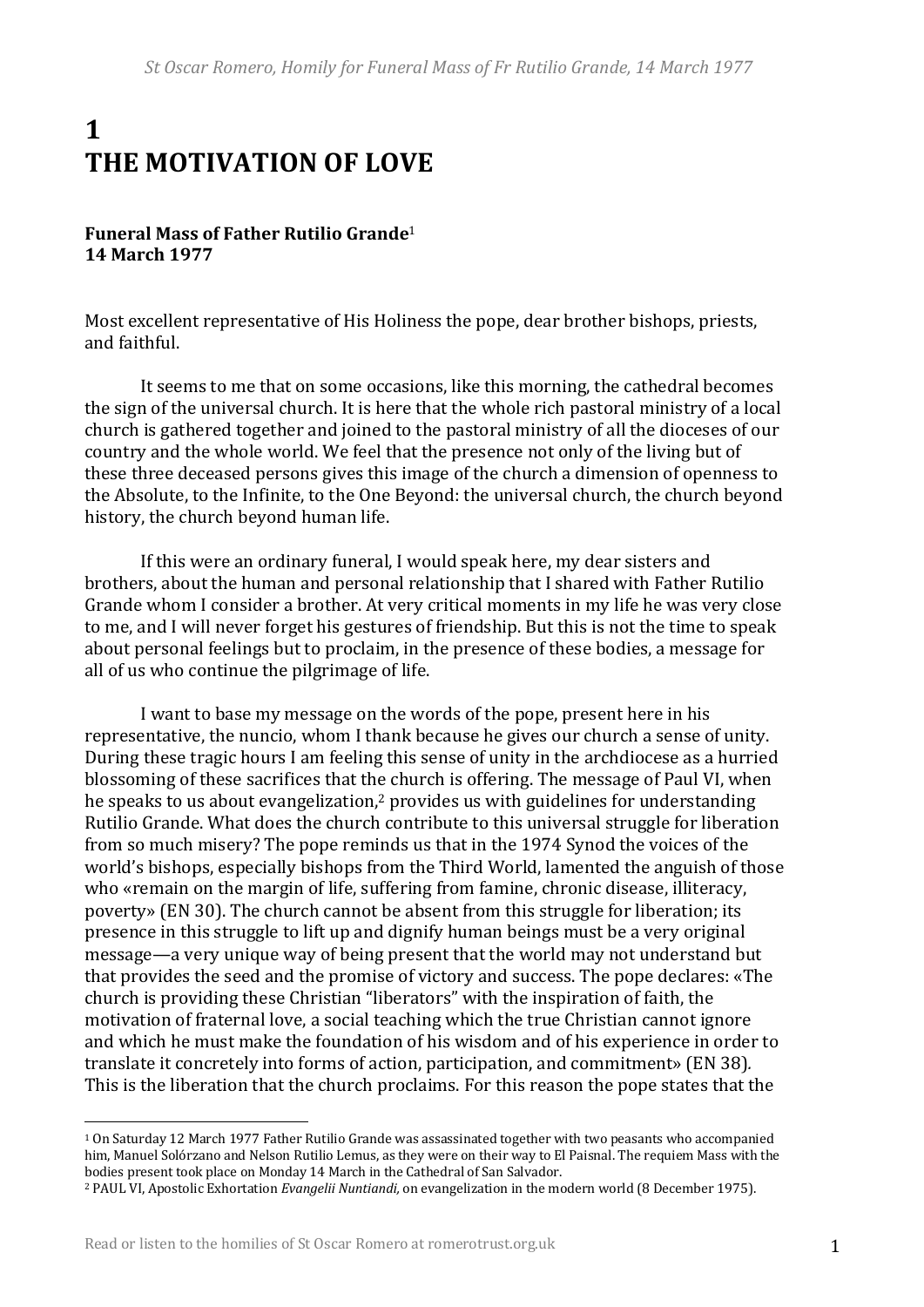church's liberation «cannot be confused with other liberation movements that lack supernatural and spiritual horizons» (EN 33) and especially the inspiration of faith.

# **The inspiration of faith**

Here before us today is Father Rutilio Grande, a priest, a Christian who at the time of his baptism and priestly ordination made a profession of faith: «I believe in God the Father, revealed by Christ his Son who loves us and invites us to love. I believe in a church that is a sign of the presence of God's love in the world, where men and women extend their hands and encounter one another as sisters and brothers».<sup>3</sup> This is an illumination of faith that distinguishes Christians from any liberation of a purely political, economic, or worldly sort, and from any liberation that does not move beyond this world's ideologies, interests, and realities. My sisters and brothers, no one here present should ever think that this gathering around Father Grande's body is some political act with sociological or economic implications. By no means; rather, it is a gathering in faith, a faith that through Father Grande's body, dead in hope, is opened to eternal horizons.

The liberation that Father Grande preached is inspired by faith, a faith that speaks to us about eternal life, a faith that he, with his face raised toward heaven and accompanied by two *campesinos*, offered up in its totality and perfection. It is liberation which culminates in happiness with God, liberation which begins from repentance for sin, liberation based on Christ, the only saving power. This is the liberation that Father Rutilio Grande preached, and he has therefore lived the church's message.

## The social teaching of the church

First of all, the church is providing us with Christian liberators inspired by faith. Second, the church is providing us with men and women who base their lives on a doctrine, the social doctrine of the church (EN38), which tells people that the Christian religion is not one-dimensional, spiritualistic, unmindful of the misery that surrounds them. Rather, our religion beholds God and from the perspective of God sees the neighbor as brother or sister and becomes aware that «what you did for one of these least brothers or sisters of mine, you did for me» (Matt 25:40). I hope that all the movements active in social matters are aware of this doctrine. If they are, they will avoid failure and the short-sightedness that is unable to see beyond worldly realities and temporal structures. As long as our hearts are not converted, as long as our lives are not based on this doctrine that is enlightened by faith to help us to harmonize our hearts with the heart of God, then everything will be feeble, revolutionary, passing, and violent. None of these things is Christian. What gives true life is the social doctrine that the church proposes to people. How enlightened the world would be if all of us took the social doctrine of the church as the basis of our social action, our existence, and our concrete commitments in political and economic affairs! This is what Father Rutilio Grande preached. And because this doctrine is often misunderstood, even murderously, that is why Father Rutilio Grande died. He died because the social doctrine of the church is confused with the political doctrines that disturb the world. The church's social doctrine is often slandered as subversive, like other things far removed from the prudence which the church's doctrine posits at the basis of existence.

 $\overline{a}$ 

<sup>&</sup>lt;sup>3</sup> An adaptation of the profession of faith from the Rite for Baptism.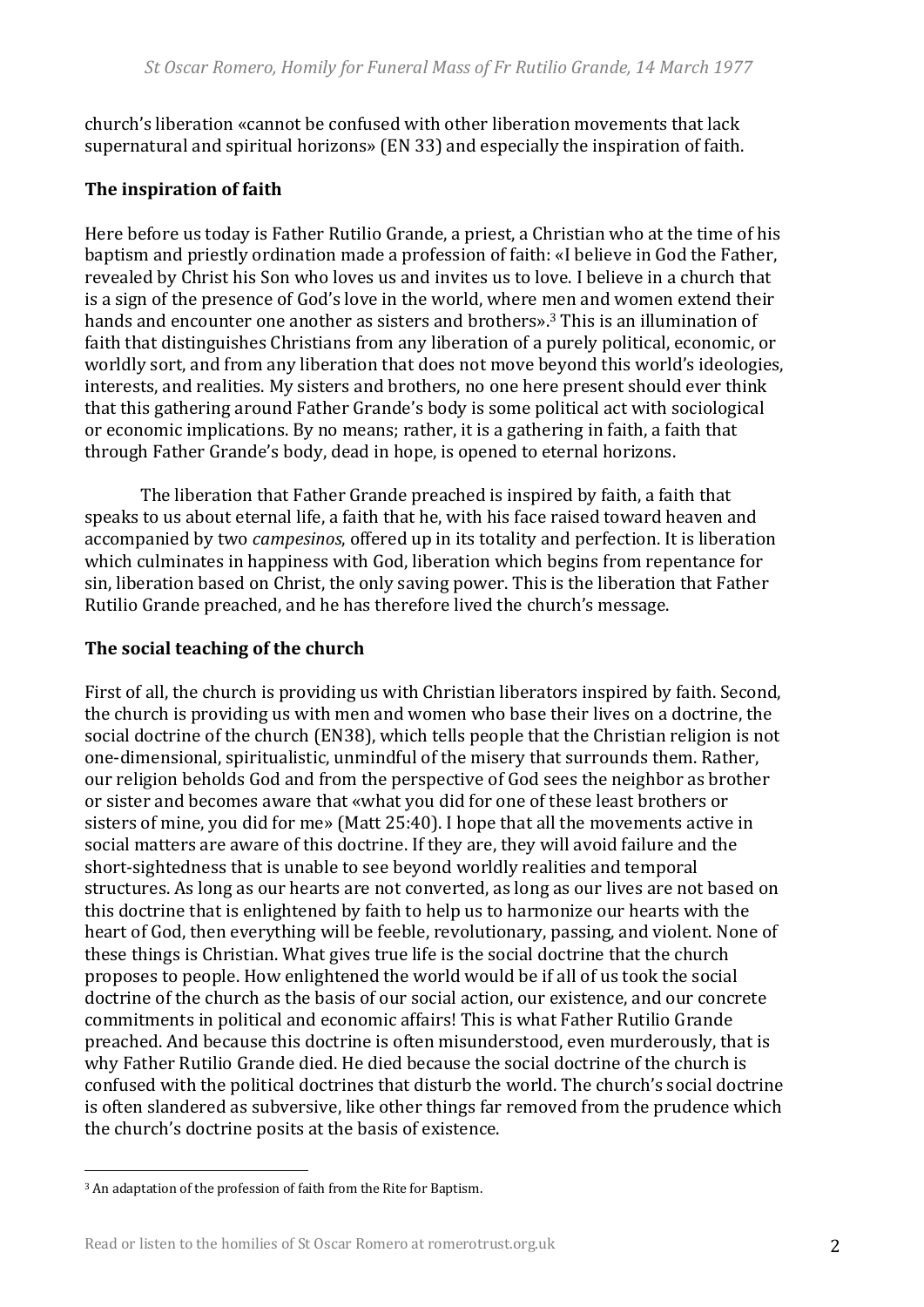My brother priests, this message of Father Rutilio Grande is extremely important for us. Let us embrace it, and in the light of this doctrine and this faith let us work together. Let us not be separated by wildly dangerous ideologies, by ideologies that are not inspired in the faith of the Gospel. Let us illuminate our doctrine, our actions as Good Samaritans, and our preaching of Christ's commandment with the light which the church, as depository of the faith, is trying to make present in these mysterious, convulsive times of our country. This is the message that the bishops of El Salvador proclaimed yesterday.<sup>4</sup>

I am happy, dear priests, for the fruits of this death we lament and of the other difficult circumstances at this moment: the clergy are united with their bishop, and the faithful understand that the light of faith leads us along paths that are quite distinct from other ideologies that are not of the church, for the church offers a third way—a motivation of love.

#### **The motivation of love**

 $\overline{a}$ 

We speak of the motivation of love, sisters and brothers. There should be no feeling of vengeance among us (EN 38). As the bishops stated vesterday, we do not raise our voice for revenge. We are concerned about the things of God who commands us to love him above all things and to love others as we love ourselves (Mark 12:30-31). Yes, it is true that we have asked the authorities to investigate this criminal act, for they have in their hands the instruments of this nation's justice, and they must clarify this situation. We are not accusing anyone, nor are we making judgments beforehand. We hope to hear the voice of an impartial justice because, even with the motivation of love, justice cannot be absent. There can be no true peace and no true love that is based on injustice or violence or intrigue.

True love is what moved Father Rutilio Grande as he died with the two *campesinos* at his side. That is how the church loves. She dies with them, and with them she presents herself to heaven's transcendence, for she loves them. And it is significant that Father Grande was gunned down precisely when he was traveling to impart to his people the message of the Mass and salvation. A priest was with his *campesinos,* on his way to meet his people, to identify himself with them, to live with them—this was an inspiration of love and not revolution.

It is precisely because it is love that inspires us, sisters and brothers, that we want to tell those responsible that we love them. Who knows if those who are responsible for this criminal act (and therefore excommunicated) are hearing these words on a radio there in their hideout and in their conscience? We want to tell them, «Brother criminals, we love you, and we ask God to pour forth repentance into your hearts because the church is incapable of hatred; the church has no enemies». Her only enemies are those who declare themselves as such. But even these she loves, and like

<sup>&</sup>lt;sup>4</sup> «Message of the Conference of Bishops of El Salvador on the Reality Facing the Country» in *Orientación* (20 March) 1977)*.*